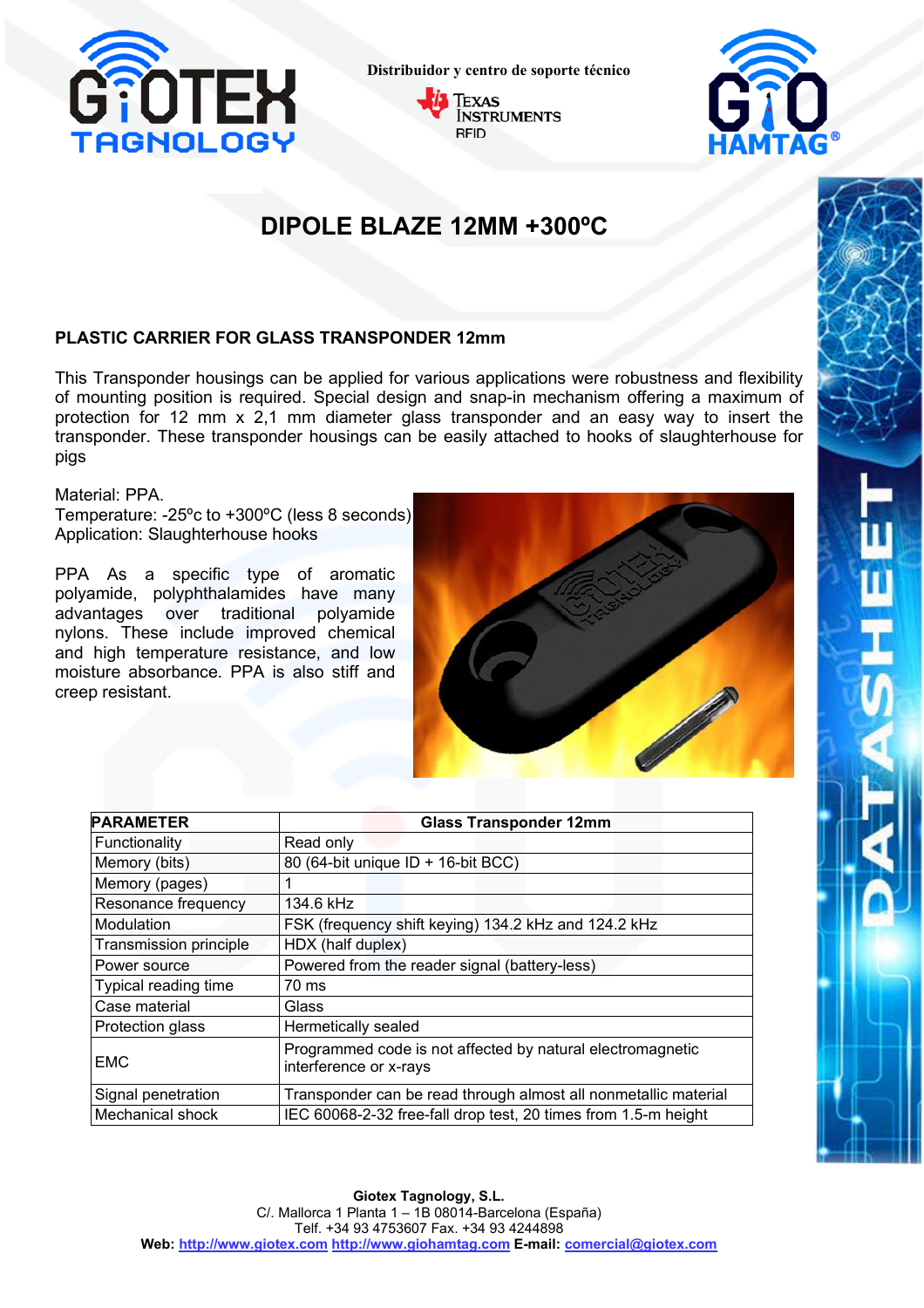

**Distribuidor y centro de soporte técnico**





# **DIPOLE BALZE 12MM +100ºC**

#### **PLASTIC CARRIER FOR GLASS TRANSPONDER 12mm**

This Transponder housings can be applied for various applications were robustness and flexibility of mounting position is required. Special design and snap-in mechanism offering a maximum of protection for 12 mm x 2,1 mm diameter glass transponder and an easy way to insert the transponder. These transponder housings can be easily attached to any objects, especially metallic surfaces.

Material: Polyamide (PA6) U.V. Temperature: -40ºc to 100ºC (short time +160ºC)



| <b>PARAMETER</b>       | <b>Glass Transponder 12mm</b>                                                        |
|------------------------|--------------------------------------------------------------------------------------|
| Functionality          | Read only                                                                            |
| Memory (bits)          | 80 (64-bit unique ID + 16-bit BCC)                                                   |
| Memory (pages)         |                                                                                      |
| Resonance frequency    | 134.6 kHz                                                                            |
| Modulation             | FSK (frequency shift keying) 134.2 kHz and 124.2 kHz                                 |
| Transmission principle | HDX (half duplex)                                                                    |
| Power source           | Powered from the reader signal (battery-less)                                        |
| Dimension              | 50x17x8mm                                                                            |
| Typical reading time   | 70 ms                                                                                |
| Case material          | Glass                                                                                |
| Protection glass       | Hermetically sealed                                                                  |
| <b>EMC</b>             | Programmed code is not affected by natural electromagnetic<br>interference or x-rays |
| Signal penetration     | Transponder can be read through almost all nonmetallic material                      |
| Mechanical shock       | IEC 60068-2-32 free-fall drop test, 20 times from 1.5-m height                       |